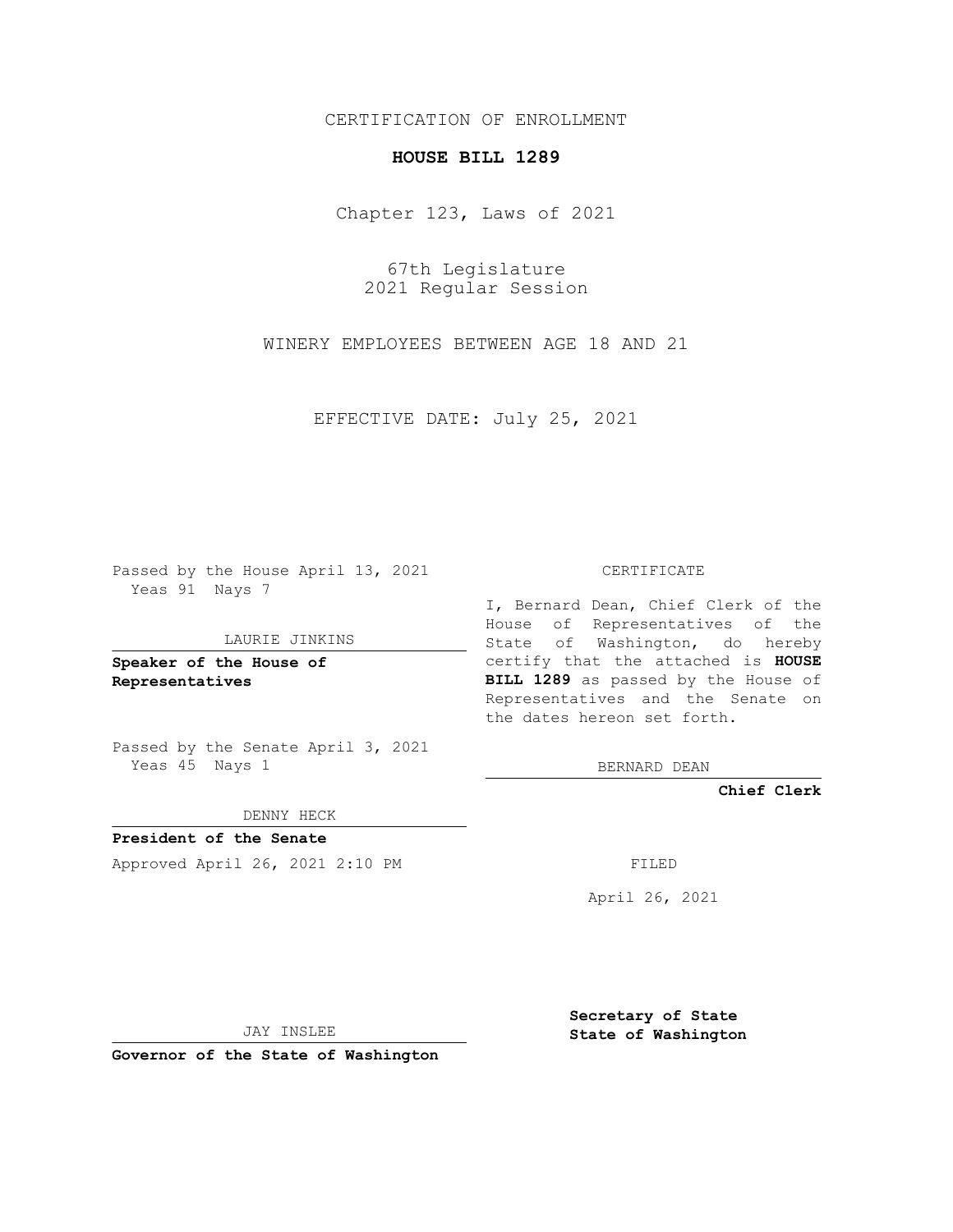## **HOUSE BILL 1289**

AS AMENDED BY THE SENATE

Passed Legislature - 2021 Regular Session

# **State of Washington 67th Legislature 2021 Regular Session**

**By** Representatives Chambers, Kloba, Robertson, J. Johnson, Sutherland, Fitzgibbon, Chandler, Jacobsen, Ybarra, Rude, Boehnke, Barkis, and Klicker

Read first time 01/19/21. Referred to Committee on Commerce & Gaming.

1 AN ACT Relating to winery workforce development; and amending RCW 66.44.318.2

3 BE IT ENACTED BY THE LEGISLATURE OF THE STATE OF WASHINGTON:

4 **Sec. 1.** RCW 66.44.318 and 2019 c 112 s 2 are each amended to 5 read as follows:

 (1) Except as provided in this section, nothing is construed to permit a nonretail class liquor licensee's employee or intern between the ages of eighteen and twenty-one years to handle, transport, or 9 otherwise possess liquor.

 (2) Licensees holding nonretail class liquor licenses are permitted to allow their employees between the ages of eighteen and twenty-one years to stock, merchandise, and handle liquor on or about 13 the:

 (a) Nonretail premises if there is an adult twenty-one years of 15 age or older on duty supervising such activities on the premises; and (b) Retail licensee's premises, except between 11:00 p.m. and 4:00 a.m., as long as there is an adult twenty-one years of age or older, employed by the retail licensee, and present at the retail licensee's premises during the activities described in this 20 subsection (2).